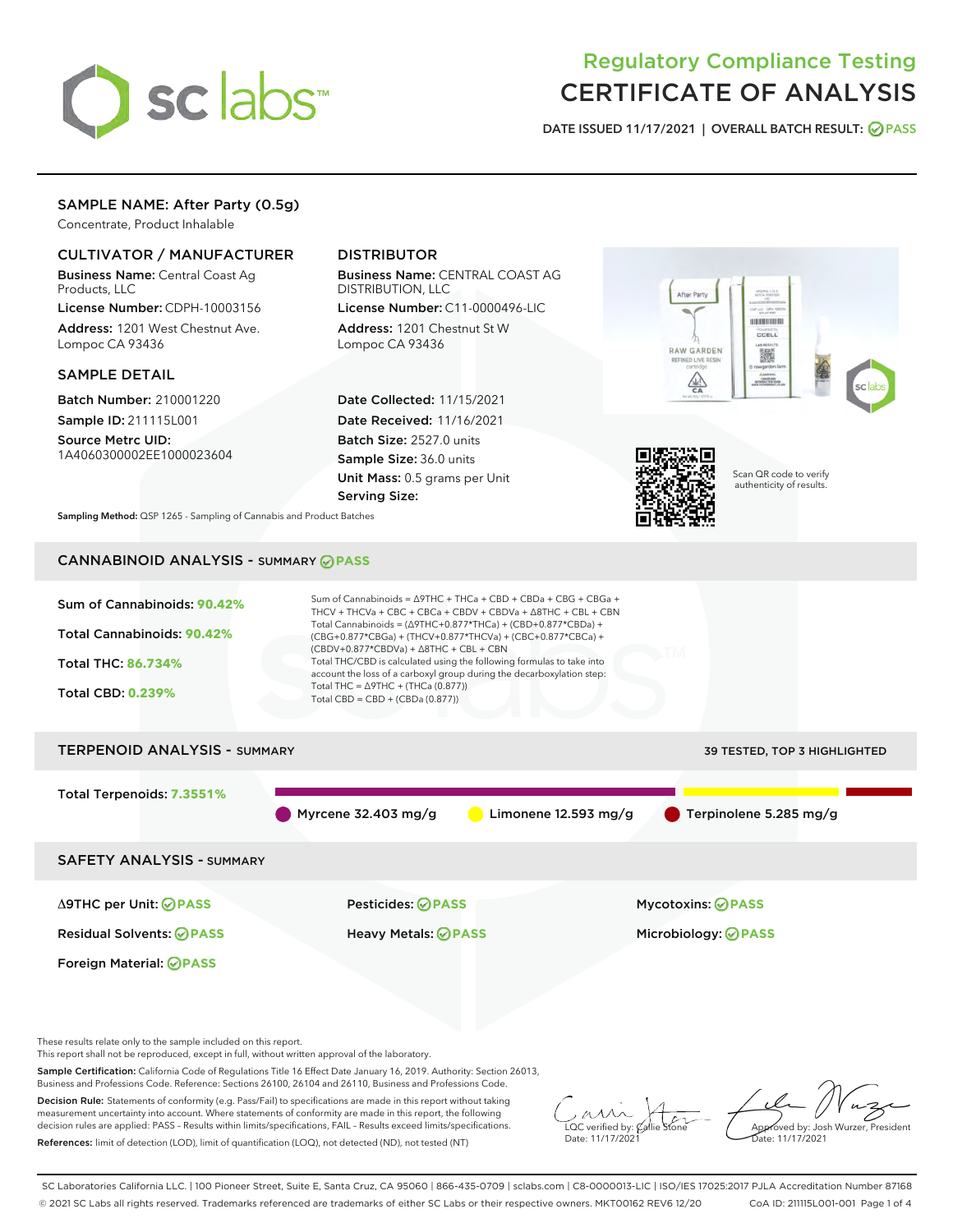

Terpene analysis utilizing gas chromatography-flame ionization detection (GC-



AFTER PARTY (0.5G) | DATE ISSUED 11/17/2021 | OVERALL BATCH RESULT:  $\bigcirc$  PASS

TERPENOID TEST RESULTS - 11/17/2021

FID). **Method:** QSP 1192 - Analysis of Terpenoids by GC-FID

#### CANNABINOID TEST RESULTS - 11/16/2021 2 PASS

Tested by high-performance liquid chromatography with diode-array detection (HPLC-DAD). **Method:** QSP 1157 - Analysis of Cannabinoids by HPLC-DAD

#### TOTAL CANNABINOIDS: **90.42%**

Total Cannabinoids (Total THC) + (Total CBD) + (Total CBG) + (Total THCV) + (Total CBC) + (Total CBDV) + ∆8THC + CBL + CBN

TOTAL THC: **86.734%** Total THC (∆9THC+0.877\*THCa)

TOTAL CBD: **0.239%**

Total CBD (CBD+0.877\*CBDa)

TOTAL CBG: 2.068% Total CBG (CBG+0.877\*CBGa)

TOTAL THCV: 0.86% Total THCV (THCV+0.877\*THCVa)

TOTAL CBC: ND Total CBC (CBC+0.877\*CBCa)

TOTAL CBDV: ND Total CBDV (CBDV+0.877\*CBDVa)

| <b>COMPOUND</b>  | LOD/LOQ<br>(mg/g)          | <b>MEASUREMENT</b><br><b>UNCERTAINTY</b><br>(mg/g) | <b>RESULT</b><br>(mg/g) | <b>RESULT</b><br>(%) |
|------------------|----------------------------|----------------------------------------------------|-------------------------|----------------------|
| <b>A9THC</b>     | 0.06/0.26                  | ±29.836                                            | 867.34                  | 86.734               |
| <b>CBG</b>       | 0.06/0.19                  | ±0.815                                             | 20.68                   | 2.068                |
| <b>THCV</b>      | 0.1 / 0.2                  | ±0.43                                              | 8.6                     | 0.86                 |
| <b>CBN</b>       | 0.1/0.3                    | ±0.21                                              | 3.2                     | 0.32                 |
| <b>CBD</b>       | 0.07/0.29                  | ±0.111                                             | 2.39                    | 0.239                |
| $\triangle$ 8THC | 0.1/0.4                    | ±0.16                                              | 2.0                     | 0.20                 |
| <b>THCa</b>      | 0.05/0.14                  | N/A                                                | <b>ND</b>               | <b>ND</b>            |
| <b>THCVa</b>     | 0.07/0.20                  | N/A                                                | <b>ND</b>               | <b>ND</b>            |
| <b>CBDa</b>      | 0.02/0.19                  | N/A                                                | <b>ND</b>               | <b>ND</b>            |
| <b>CBDV</b>      | 0.04/0.15                  | N/A                                                | <b>ND</b>               | <b>ND</b>            |
| <b>CBDVa</b>     | 0.03/0.53                  | N/A                                                | <b>ND</b>               | <b>ND</b>            |
| <b>CBGa</b>      | 0.1 / 0.2                  | N/A                                                | <b>ND</b>               | <b>ND</b>            |
| <b>CBL</b>       | 0.06 / 0.24                | N/A                                                | <b>ND</b>               | <b>ND</b>            |
| <b>CBC</b>       | 0.2 / 0.5                  | N/A                                                | <b>ND</b>               | <b>ND</b>            |
| <b>CBCa</b>      | 0.07 / 0.28                | N/A                                                | <b>ND</b>               | <b>ND</b>            |
|                  | <b>SUM OF CANNABINOIDS</b> |                                                    | 904.2 mg/g              | 90.42%               |

#### **UNIT MASS: 0.5 grams per Unit**

| ∆9THC per Unit                         | 1120 per-package limit | 433.67 mg/unit  | <b>PASS</b> |
|----------------------------------------|------------------------|-----------------|-------------|
| <b>Total THC per Unit</b>              |                        | 433.67 mg/unit  |             |
| <b>CBD per Unit</b>                    |                        | $1.20$ mg/unit  |             |
| <b>Total CBD per Unit</b>              |                        | $1.20$ mg/unit  |             |
| <b>Sum of Cannabinoids</b><br>per Unit |                        | 452.1 mg/unit   |             |
| <b>Total Cannabinoids</b><br>per Unit  |                        | $452.1$ mg/unit |             |

| <b>COMPOUND</b>         | LOD/LOQ<br>(mg/g) | <b>MEASUREMENT</b><br><b>UNCERTAINTY</b><br>(mg/g) | <b>RESULT</b><br>(mg/g) | <b>RESULT</b><br>(%) |
|-------------------------|-------------------|----------------------------------------------------|-------------------------|----------------------|
| <b>Myrcene</b>          | 0.008 / 0.025     | ±0.4180                                            | 32.403                  | 3.2403               |
| Limonene                | 0.005 / 0.016     | ±0.1801                                            | 12.593                  | 1.2593               |
| <b>Terpinolene</b>      | 0.008 / 0.026     | ±0.1083                                            | 5.285                   | 0.5285               |
| $\alpha$ Pinene         | 0.005 / 0.017     | ±0.0402                                            | 4.678                   | 0.4678               |
| Ocimene                 | 0.011 / 0.038     | ±0.1441                                            | 4.489                   | 0.4489               |
| $\beta$ Caryophyllene   | 0.004 / 0.012     | ±0.1529                                            | 4.294                   | 0.4294               |
| $\beta$ Pinene          | 0.004 / 0.014     | ±0.0331                                            | 2.881                   | 0.2881               |
| Linalool                | 0.009 / 0.032     | ±0.0963                                            | 2.534                   | 0.2534               |
| $\alpha$ Humulene       | 0.009/0.029       | ±0.0308                                            | 0.959                   | 0.0959               |
| Fenchol                 | 0.010 / 0.034     | ±0.0288                                            | 0.744                   | 0.0744               |
| Terpineol               | 0.016 / 0.055     | ±0.0380                                            | 0.619                   | 0.0619               |
| trans-β-Farnesene       | 0.008 / 0.025     | ±0.0108                                            | 0.304                   | 0.0304               |
| Valencene               | 0.009 / 0.030     | ±0.0190                                            | 0.276                   | 0.0276               |
| Camphene                | 0.005 / 0.015     | ±0.0030                                            | 0.261                   | 0.0261               |
| <b>Borneol</b>          | 0.005 / 0.016     | ±0.0063                                            | 0.149                   | 0.0149               |
| $\alpha$ Phellandrene   | 0.006 / 0.020     | ±0.0020                                            | 0.147                   | 0.0147               |
| $\alpha$ Terpinene      | 0.005 / 0.017     | ±0.0020                                            | 0.132                   | 0.0132               |
| $\gamma$ Terpinene      | 0.006 / 0.018     | ±0.0021                                            | 0.124                   | 0.0124               |
| 3 Carene                | 0.005 / 0.018     | ±0.0016                                            | 0.115                   | 0.0115               |
| Fenchone                | 0.009 / 0.028     | ±0.0028                                            | 0.097                   | 0.0097               |
| $\alpha$ Bisabolol      | 0.008 / 0.026     | ±0.0051                                            | 0.095                   | 0.0095               |
| Caryophyllene<br>Oxide  | 0.010 / 0.033     | ±0.0043                                            | 0.093                   | 0.0093               |
| <b>Nerolidol</b>        | 0.009 / 0.028     | ±0.0047                                            | 0.075                   | 0.0075               |
| Guaiol                  | 0.009 / 0.030     | ±0.0019                                            | 0.041                   | 0.0041               |
| p-Cymene                | 0.005 / 0.016     | ±0.0010                                            | 0.037                   | 0.0037               |
| Citronellol             | 0.003 / 0.010     | ±0.0017                                            | 0.034                   | 0.0034               |
| Sabinene Hydrate        | 0.006 / 0.022     | ±0.0011                                            | 0.028                   | 0.0028               |
| Geraniol                | 0.002 / 0.007     | ±0.0012                                            | 0.028                   | 0.0028               |
| Eucalyptol              | 0.006 / 0.018     | ±0.0006                                            | 0.022                   | 0.0022               |
| Nerol                   | 0.003 / 0.011     | ±0.0006                                            | 0.014                   | 0.0014               |
| Sabinene                | 0.004 / 0.014     | N/A                                                | 100                     | $<$ LOQ              |
| (-)-Isopulegol          | 0.005 / 0.016     | N/A                                                | ND                      | ND                   |
| Camphor                 | 0.006 / 0.019     | N/A                                                | ND                      | ND                   |
| Isoborneol              | 0.004 / 0.012     | N/A                                                | <b>ND</b>               | ND                   |
| Menthol                 | 0.008 / 0.025     | N/A                                                | ND                      | ND                   |
| R-(+)-Pulegone          | 0.003 / 0.011     | N/A                                                | ND                      | ND                   |
| <b>Geranyl Acetate</b>  | 0.004 / 0.014     | N/A                                                | ND                      | ND                   |
| $\alpha$ Cedrene        | 0.005 / 0.016     | N/A                                                | ND                      | ND                   |
| Cedrol                  | 0.008 / 0.027     | N/A                                                | <b>ND</b>               | ND                   |
| <b>TOTAL TERPENOIDS</b> |                   |                                                    | 73.551 mg/g             | 7.3551%              |

SC Laboratories California LLC. | 100 Pioneer Street, Suite E, Santa Cruz, CA 95060 | 866-435-0709 | sclabs.com | C8-0000013-LIC | ISO/IES 17025:2017 PJLA Accreditation Number 87168 © 2021 SC Labs all rights reserved. Trademarks referenced are trademarks of either SC Labs or their respective owners. MKT00162 REV6 12/20 CoA ID: 211115L001-001 Page 2 of 4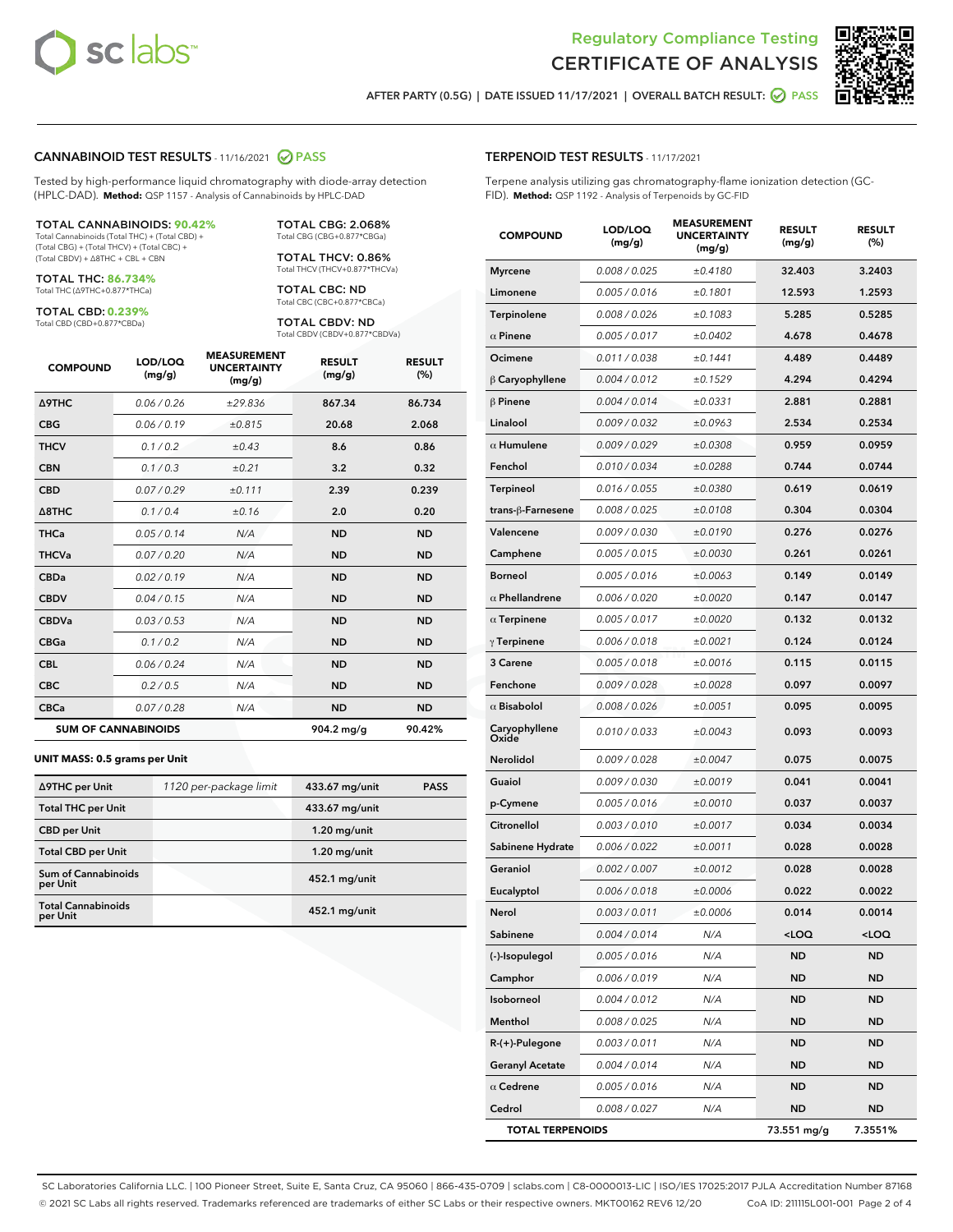



AFTER PARTY (0.5G) | DATE ISSUED 11/17/2021 | OVERALL BATCH RESULT:  $\bigcirc$  PASS

## CATEGORY 1 PESTICIDE TEST RESULTS - 11/16/2021 2 PASS

Pesticide and plant growth regulator analysis utilizing high-performance liquid chromatography-mass spectrometry (HPLC-MS) or gas chromatography-mass spectrometry (GC-MS). \*GC-MS utilized where indicated. **Method:** QSP 1212 - Analysis of Pesticides and Mycotoxins by LC-MS or QSP 1213 - Analysis of Pesticides by GC-MS

| <b>COMPOUND</b>             | LOD/LOQ<br>$(\mu g/g)$ | <b>ACTION</b><br><b>LIMIT</b><br>$(\mu q/q)$ | <b>MEASUREMENT</b><br><b>UNCERTAINTY</b><br>$(\mu g/g)$ | <b>RESULT</b><br>$(\mu g/g)$ | <b>RESULT</b> |
|-----------------------------|------------------------|----------------------------------------------|---------------------------------------------------------|------------------------------|---------------|
| Aldicarb                    | 0.03 / 0.08            | $\ge$ LOD                                    | N/A                                                     | <b>ND</b>                    | <b>PASS</b>   |
| Carbofuran                  | 0.02 / 0.05            | $\ge$ LOD                                    | N/A                                                     | <b>ND</b>                    | <b>PASS</b>   |
| Chlordane*                  | 0.03 / 0.08            | $\ge$ LOD                                    | N/A                                                     | <b>ND</b>                    | <b>PASS</b>   |
| Chlorfenapyr*               | 0.03/0.10              | $\ge$ LOD                                    | N/A                                                     | <b>ND</b>                    | <b>PASS</b>   |
| Chlorpyrifos                | 0.02 / 0.06            | $\ge$ LOD                                    | N/A                                                     | <b>ND</b>                    | <b>PASS</b>   |
| Coumaphos                   | 0.02 / 0.07            | $\ge$ LOD                                    | N/A                                                     | <b>ND</b>                    | <b>PASS</b>   |
| Daminozide                  | 0.02 / 0.07            | $\ge$ LOD                                    | N/A                                                     | <b>ND</b>                    | <b>PASS</b>   |
| <b>DDVP</b><br>(Dichlorvos) | 0.03/0.09              | $\ge$ LOD                                    | N/A                                                     | <b>ND</b>                    | <b>PASS</b>   |
| Dimethoate                  | 0.03 / 0.08            | $\ge$ LOD                                    | N/A                                                     | <b>ND</b>                    | <b>PASS</b>   |
| Ethoprop(hos)               | 0.03/0.10              | $\ge$ LOD                                    | N/A                                                     | <b>ND</b>                    | <b>PASS</b>   |
| Etofenprox                  | 0.02/0.06              | $>$ LOD                                      | N/A                                                     | <b>ND</b>                    | <b>PASS</b>   |
| Fenoxycarb                  | 0.03 / 0.08            | $\ge$ LOD                                    | N/A                                                     | <b>ND</b>                    | <b>PASS</b>   |
| Fipronil                    | 0.03/0.08              | $>$ LOD                                      | N/A                                                     | <b>ND</b>                    | <b>PASS</b>   |
| Imazalil                    | 0.02 / 0.06            | $\ge$ LOD                                    | N/A                                                     | <b>ND</b>                    | <b>PASS</b>   |
| Methiocarb                  | 0.02 / 0.07            | $\ge$ LOD                                    | N/A                                                     | <b>ND</b>                    | <b>PASS</b>   |
| Methyl<br>parathion         | 0.03/0.10              | $>$ LOD                                      | N/A                                                     | <b>ND</b>                    | <b>PASS</b>   |
| <b>Mevinphos</b>            | 0.03/0.09              | $>$ LOD                                      | N/A                                                     | <b>ND</b>                    | <b>PASS</b>   |
| Paclobutrazol               | 0.02 / 0.05            | $>$ LOD                                      | N/A                                                     | <b>ND</b>                    | <b>PASS</b>   |
| Propoxur                    | 0.03/0.09              | $\ge$ LOD                                    | N/A                                                     | <b>ND</b>                    | <b>PASS</b>   |
| Spiroxamine                 | 0.03 / 0.08            | $\ge$ LOD                                    | N/A                                                     | <b>ND</b>                    | <b>PASS</b>   |
| Thiacloprid                 | 0.03/0.10              | $\ge$ LOD                                    | N/A                                                     | <b>ND</b>                    | <b>PASS</b>   |

#### CATEGORY 2 PESTICIDE TEST RESULTS - 11/16/2021 @ PASS

| <b>COMPOUND</b>          | LOD/LOO<br>$(\mu g/g)$ | <b>ACTION</b><br>LIMIT<br>$(\mu g/g)$ | <b>MEASUREMENT</b><br><b>UNCERTAINTY</b><br>$(\mu g/g)$ | <b>RESULT</b><br>$(\mu g/g)$ | <b>RESULT</b> |  |
|--------------------------|------------------------|---------------------------------------|---------------------------------------------------------|------------------------------|---------------|--|
| Abamectin                | 0.03/0.10              | 0.1                                   | N/A                                                     | <b>ND</b>                    | <b>PASS</b>   |  |
| Acephate                 | 0.02/0.07              | 0.1                                   | N/A                                                     | <b>ND</b>                    | <b>PASS</b>   |  |
| Acequinocyl              | 0.02/0.07              | 0.1                                   | N/A                                                     | <b>ND</b>                    | <b>PASS</b>   |  |
| Acetamiprid              | 0.02 / 0.05            | 0.1                                   | N/A                                                     | <b>ND</b>                    | <b>PASS</b>   |  |
| Azoxystrobin             | 0.02/0.07              | 0.1                                   | N/A                                                     | <b>ND</b>                    | <b>PASS</b>   |  |
| <b>Bifenazate</b>        | 0.01 / 0.04            | 0.1                                   | N/A                                                     | <b>ND</b>                    | <b>PASS</b>   |  |
| <b>Bifenthrin</b>        | 0.02 / 0.05            | 3                                     | N/A                                                     | <b>ND</b>                    | <b>PASS</b>   |  |
| <b>Boscalid</b>          | 0.03/0.09              | 0.1                                   | N/A                                                     | <b>ND</b>                    | <b>PASS</b>   |  |
| Captan                   | 0.19/0.57              | 0.7                                   | N/A                                                     | <b>ND</b>                    | <b>PASS</b>   |  |
| Carbaryl                 | 0.02/0.06              | 0.5                                   | N/A                                                     | <b>ND</b>                    | <b>PASS</b>   |  |
| Chlorantranilip-<br>role | 0.04/0.12              | 10                                    | N/A                                                     | <b>ND</b>                    | <b>PASS</b>   |  |
| Clofentezine             | 0.03/0.09              | 0.1                                   | N/A                                                     | <b>ND</b>                    | <b>PASS</b>   |  |

## CATEGORY 2 PESTICIDE TEST RESULTS - 11/16/2021 continued

| <b>COMPOUND</b>               | LOD/LOQ<br>(µg/g) | <b>ACTION</b><br><b>LIMIT</b><br>$(\mu g/g)$ | <b>MEASUREMENT</b><br><b>UNCERTAINTY</b><br>$(\mu g/g)$ | <b>RESULT</b><br>(µg/g) | <b>RESULT</b> |
|-------------------------------|-------------------|----------------------------------------------|---------------------------------------------------------|-------------------------|---------------|
| Cyfluthrin                    | 0.12 / 0.38       | $\overline{c}$                               | N/A                                                     | ND                      | <b>PASS</b>   |
| Cypermethrin                  | 0.11 / 0.32       | $\mathcal{I}$                                | N/A                                                     | ND                      | <b>PASS</b>   |
| <b>Diazinon</b>               | 0.02 / 0.05       | 0.1                                          | N/A                                                     | <b>ND</b>               | <b>PASS</b>   |
| Dimethomorph                  | 0.03 / 0.09       | 2                                            | N/A                                                     | ND                      | <b>PASS</b>   |
| Etoxazole                     | 0.02 / 0.06       | 0.1                                          | N/A                                                     | ND                      | <b>PASS</b>   |
| Fenhexamid                    | 0.03 / 0.09       | 0.1                                          | N/A                                                     | ND                      | <b>PASS</b>   |
| Fenpyroximate                 | 0.02 / 0.06       | 0.1                                          | N/A                                                     | <b>ND</b>               | <b>PASS</b>   |
| Flonicamid                    | 0.03 / 0.10       | 0.1                                          | N/A                                                     | ND                      | <b>PASS</b>   |
| Fludioxonil                   | 0.03 / 0.10       | 0.1                                          | N/A                                                     | ND                      | <b>PASS</b>   |
| Hexythiazox                   | 0.02 / 0.07       | 0.1                                          | N/A                                                     | ND                      | <b>PASS</b>   |
| Imidacloprid                  | 0.04 / 0.11       | 5                                            | N/A                                                     | ND                      | <b>PASS</b>   |
| Kresoxim-methyl               | 0.02 / 0.07       | 0.1                                          | N/A                                                     | ND                      | <b>PASS</b>   |
| Malathion                     | 0.03 / 0.09       | 0.5                                          | N/A                                                     | ND                      | <b>PASS</b>   |
| Metalaxyl                     | 0.02 / 0.07       | $\overline{c}$                               | N/A                                                     | ND                      | <b>PASS</b>   |
| Methomyl                      | 0.03 / 0.10       | $\mathbf{1}$                                 | N/A                                                     | ND                      | <b>PASS</b>   |
| Myclobutanil                  | 0.03 / 0.09       | 0.1                                          | N/A                                                     | <b>ND</b>               | <b>PASS</b>   |
| Naled                         | 0.02 / 0.07       | 0.1                                          | N/A                                                     | ND                      | <b>PASS</b>   |
| Oxamyl                        | 0.04 / 0.11       | 0.5                                          | N/A                                                     | ND                      | PASS          |
| Pentachloronitro-<br>benzene* | 0.03 / 0.09       | 0.1                                          | N/A                                                     | ND                      | <b>PASS</b>   |
| Permethrin                    | 0.04 / 0.12       | 0.5                                          | N/A                                                     | ND                      | <b>PASS</b>   |
| Phosmet                       | 0.03 / 0.10       | 0.1                                          | N/A                                                     | ND                      | <b>PASS</b>   |
| Piperonylbu-<br>toxide        | 0.02 / 0.07       | 3                                            | N/A                                                     | <b>ND</b>               | <b>PASS</b>   |
| Prallethrin                   | 0.03 / 0.08       | 0.1                                          | N/A                                                     | ND                      | <b>PASS</b>   |
| Propiconazole                 | 0.02 / 0.07       | 0.1                                          | N/A                                                     | <b>ND</b>               | <b>PASS</b>   |
| Pyrethrins                    | 0.04 / 0.12       | 0.5                                          | N/A                                                     | ND                      | <b>PASS</b>   |
| Pyridaben                     | 0.02 / 0.07       | 0.1                                          | N/A                                                     | <b>ND</b>               | <b>PASS</b>   |
| Spinetoram                    | 0.02 / 0.07       | 0.1                                          | N/A                                                     | ND                      | <b>PASS</b>   |
| Spinosad                      | 0.02 / 0.07       | 0.1                                          | N/A                                                     | ND                      | <b>PASS</b>   |
| Spiromesifen                  | 0.02 / 0.05       | 0.1                                          | N/A                                                     | <b>ND</b>               | <b>PASS</b>   |
| Spirotetramat                 | 0.02 / 0.06       | 0.1                                          | N/A                                                     | ND                      | <b>PASS</b>   |
| Tebuconazole                  | 0.02 / 0.07       | 0.1                                          | N/A                                                     | ND                      | <b>PASS</b>   |
| Thiamethoxam                  | 0.03 / 0.10       | 5                                            | N/A                                                     | <b>ND</b>               | <b>PASS</b>   |
| Trifloxystrobin               | 0.03 / 0.08       | 0.1                                          | N/A                                                     | <b>ND</b>               | <b>PASS</b>   |

SC Laboratories California LLC. | 100 Pioneer Street, Suite E, Santa Cruz, CA 95060 | 866-435-0709 | sclabs.com | C8-0000013-LIC | ISO/IES 17025:2017 PJLA Accreditation Number 87168 © 2021 SC Labs all rights reserved. Trademarks referenced are trademarks of either SC Labs or their respective owners. MKT00162 REV6 12/20 CoA ID: 211115L001-001 Page 3 of 4